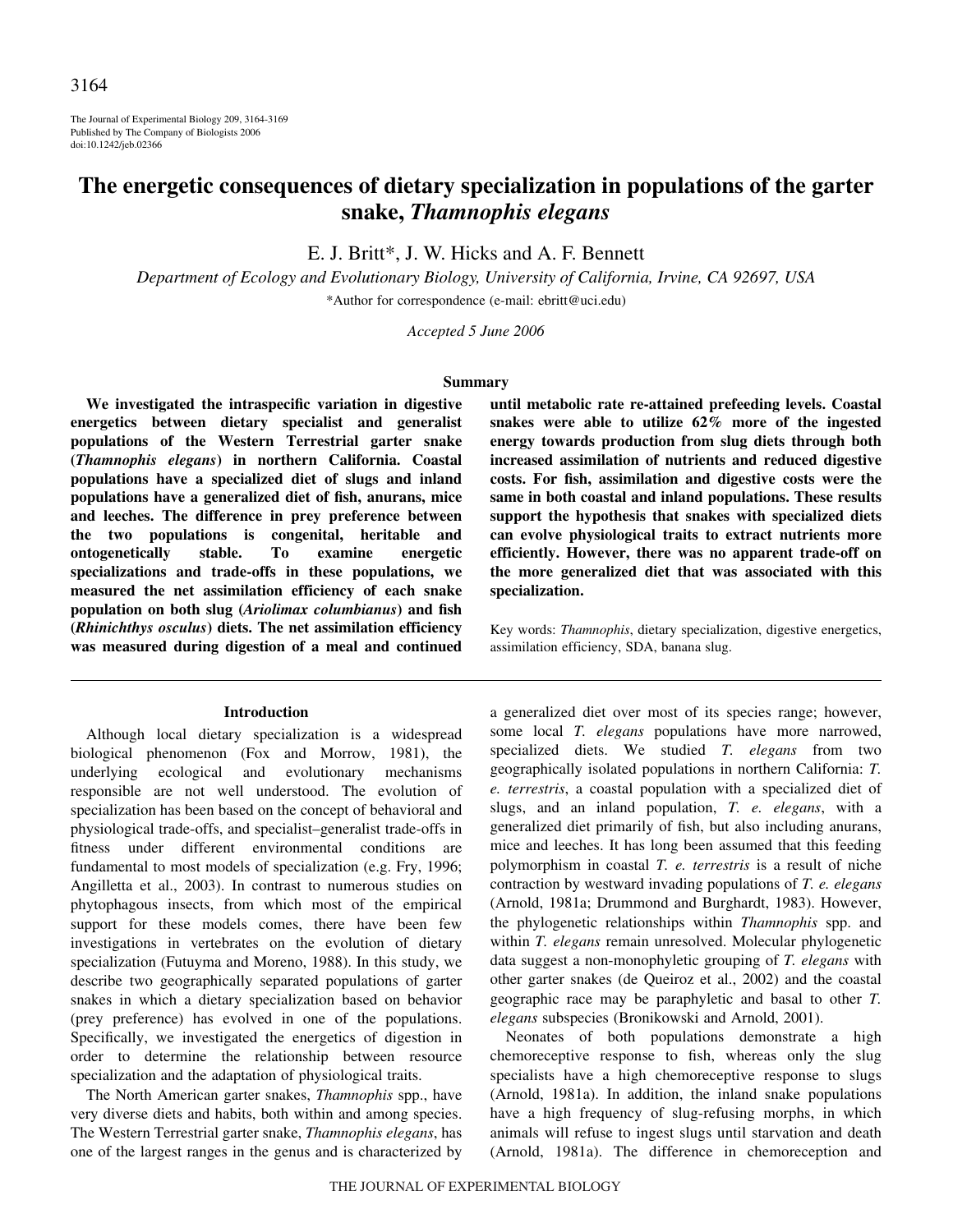feeding behavior between the two populations is thus congenital, heritable and ontogenetically stable. The intraspecific geographic variation in prey detection and consumption found among populations of *T. elegans* thus presents an excellent opportunity to study digestion of different prey types in two diverse populations of conspecifics with different niches and selective pressures. If specialization did not involve costs, we would predict that the coastal population would have (1) a higher assimilation and net assimilation efficiency on a slug diet than would the inland population, and that the two populations would have an equal efficiency on fish prey, and (2) a lower percentage of ingested energy devoted to the metabolic cost of digestion on a slug diet than would the inland population, and that the two populations would have equal metabolic costs of digestion on fish prey. Alternatively, if slug specialization by the coastal population resulted in trade-offs in their digestive performance, then we would expect both populations to be optimized on their native diets and have decreased efficiencies on non-native diets.

To test these hypotheses, we measured net assimilation efficiency of snakes from each population on both prey types. The coastal slug specialists received an experimental diet of fish after a control diet of slugs, and the reciprocal treatment was given to the inland generalist snakes. Net assimilation efficiency was measured upon digestion of the meal for each of the snakes. By standardizing the meal and determining its energetic content, the amount of energy remaining in the feces gave an estimate of total assimilation energy. The assimilation energy minus the cost of respiration resulted in an estimate of the net assimilated energy available for growth, storage and activity. In addition to feeding intact prey, since inland snakes will not accept slugs voluntarily, we also fed both populations capsules containing freeze-dried prey, in order to determine digestive energetics independent of prey preferences.

# **Materials and methods**

### *Collection of snakes and prey*

Slug specialist (coastal) snakes (subspecies *Thamnophis elegans terrestris* Fox 1951 were collected near the mouth of the Mad River in Humboldt County, CA, USA and adult slugs (*Ariolimax columbianus* Gould 1851) were collected near Prairie Creek, Humboldt County. Generalist (inland) snakes (subspecies *Thamnophis elegans elegans* Cope 1892) and speckled dace (*Rhinichthys osculus* Girard 1856) were collected from two mountain meadow sites near Eagle Lake, Lassen County, CA, USA. All specimens were taken under the permission of the California Department of Fish and Game (SC# 006587) during the years 2003, 2004 and 2005. The snakes and prey items were transferred to the University of California Irvine, where all procedures were performed under IACUC Protocol Number 1999-2123. Fifteen adult generalist snakes from Eagle Lake (mean mass= $32.4$  g) and 16 specialist snakes from the coast (mean mass= $25.2$  g) of undetermined sex

were used in these experiments. All fish and slugs were immediately frozen after capture.

# *Animal maintenance and feeding experiments*

Garter snakes are relatively easy to keep in a laboratory environment due to their small size, diet and ease of handling (Rossman et al., 1996). Snakes were maintained on a 12 h:12 h L:D photoperiod at a constant temperature of 30°C, the field body temperature of this species (Stevenson et al., 1985; Peterson, 1987). It is also the temperature at which the metabolic increase during digestion was largest for the closely related and sympatric garter snake *T. sirtalis* (Bear, 1994). Snakes were kept on a maintenance diet of newborn mice and fish until feeding experiments began 2–4 months after arrival in the laboratory. The fasting period for each animal prior to feeding and metabolic measurements during each trial was 6–10 days. Animals from each population were first presented with their native diet (i.e. slugs for coastal and fish for inland populations), and after another week-long fasting period, were presented with the alternative meals, which were isoenergetic for both prey.

#### *Energy content and assimilation efficiency*

Assimilation efficiency [(ingested energy–egested energy)/ingested energy] was measured for each snake on meals of both fish and slugs. Nutrient composition of samples of slug and fish were determined commercially (Food Products Laboratory, Portland, OR, USA) and are reported in Table 1. Energetic content (kJ  $g^{-1}$ ) of dry, ash-free samples of slug and fish were determined using a Phillipson Microbomb Calorimeter (Gentry Instruments, Aiken, OH, USA) following the methods described elsewhere (Paine, 1971) and are also reported in Table 1. The primary objective in standardizing the meals was to feed each snake the equivalent energetic content of a single meal in nature. Each animal was fed a meal containing 0.46 kJ  $g^{-1}$  of either slug or fish, which would have corresponded to a meal size of 16% of the snake's body mass on a slug diet or 11% on a fish diet. Whole slugs were thawed prior to feeding, and presented to each snake from both populations. Goldfish were sometimes used to supplement *Rhinichthys* because of their similar nutritive content. Snakes that attacked and ingested slugs or

Table 1. *Energetic content and tissue composition of the two prey types*

|                                  | Fish             | Slugs            |  |  |  |  |
|----------------------------------|------------------|------------------|--|--|--|--|
| Energetic content (kJ $g^{-1}$ ) |                  |                  |  |  |  |  |
| Dry, ash-free                    | $24.98 \pm 1.52$ | $18.82 \pm 2.28$ |  |  |  |  |
| Dry                              | $22.27 \pm 3.29$ | $17.14 \pm 2.01$ |  |  |  |  |
| Live                             | $4.38 \pm 0.65$  | $2.49\pm0.29$    |  |  |  |  |
| Tissue composition $(\%)$        |                  |                  |  |  |  |  |
| Carbohydrate                     | 0.4              | 5.1              |  |  |  |  |
| Fat                              | 4                | 0.5              |  |  |  |  |
| Protein                          | 12.2             | 7.1              |  |  |  |  |
| Moisture                         | 80.3             | 85.5             |  |  |  |  |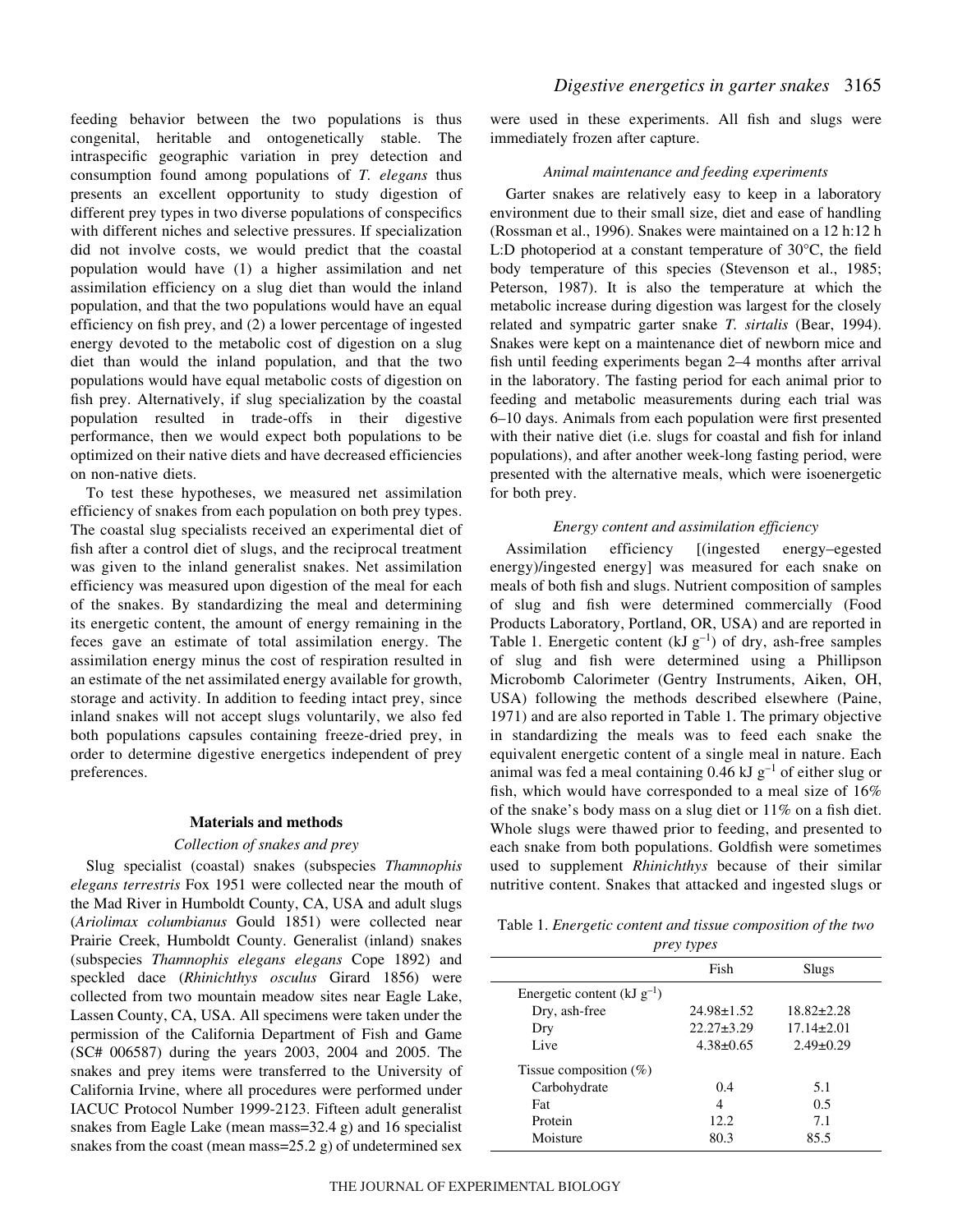# 3166 E. J. Britt, J. W. Hicks and A. F. Bennett

fish were used for the intact meal metabolic feeding trials, but snakes from the inland population would not consume slugs voluntarily. In order to feed both populations standardized meals, slugs and fish were lyophilized, homogenized using a Thomas Scientific (Swedesboro, NJ, USA) mini mill grinder, and condensed into pill form in Torpac<sup>TM</sup> capsules (5.31 mm outer diameter, 0.21 ml total volume). The meals in pill form were then inserted through a soft plastic tube into the stomach.

When all excreta had been passed  $(4–5$  days after ingestion), snake feces and urates were collected by washing and scraping each metabolic chamber clean. The content of the snake chambers were then dried at 50°C, and dry mass from each chamber was recorded. The energy content (kJ  $g^{-1}$ ) of fecal and urate samples was again measured by bomb calorimetry to determine the assimilation efficiency.

#### *Measurement of respiration and net assimilation efficiency*

Net assimilation efficiency [(ingested energy–egested energy–specific dynamic action)/ingested energy] of each individual snake was measured for both fish and slug diets. Net assimilation efficiency (Brody, 1974) is the fraction of energy remaining for maintenance, activity, growth, reproduction and storage, after digestive costs are subtracted from the energy assimilated. Specific dynamic action (SDA) is the total postprandial oxygen consumption  $V_{\text{O}_2}$  exceeding the rate of oxygen consumption at rest (standard metabolic rate, SMR). SDA was calculated as the area beneath the curve resulting from increased  $V_{\text{O}_2}$  minus the area representing SMR for each snake. Ingested energy is the total initial energetic content of the ingested meal. All measurements of SMR were taken in a post-absorptive state during the 24<sup>h</sup> time period prior to feeding. SMR was taken to be the average  $V_{O_2}$  during this time period. Oxygen consumption was determined using open-flow respirometry for each snake (Withers, 1977). Snakes were placed into sealed 850 ml metabolic chambers with a small water dish containing 70 ml of water. Using Drierite<sup>TM</sup> as a desiccant, ambient air was pumped  $(100 \text{ ml min}^{-1})$  into the metabolic chamber and downstream oxygen content was analyzed using an Ametek S-3A oxygen analyzer (Pittsburgh, PA, USA) and recorded on a flatbed (Servogor Recorders; Sun Valley, CA, USA) chart recorder. Measurements proceeded for approximately 4–5 days after ingestion of meals until  $\dot{V}_{\text{O}2}$ returned to SMR levels (Fig. 1). All gas volumes are corrected to dry gas at standard temperature and pressure conditions. A respiratory quotient of 0.8 is assumed throughout all experiments (Gessaman and Nagy, 1988), with an energy conversion factor of 20.09 kJ  $l^{-1}$  O<sub>2</sub> (Brody, 1974). SMR and postprandial  $\dot{V}_{O_2}$  measurements were converted to kJ estimates to calculate the production efficiency of each snake. We also measured the fraction of assimilated energy used to meet SDA costs (SDA/assimilated energy). Assimilation efficiency, SDA, SDA/assimilated, and net assimilation efficiency were compared within and between populations using two-tailed *t*tests (paired by prey type within populations). Statistical significance was assessed at *P*<0.05. We report mean values with 95% confidence limits.

# **Results**

#### *Nutritive quality of the prey*

The energetic value of the two prey items differs considerably (Table 1). Nutritionally, fish are superior to slugs in almost every way. Slugs have a considerably lower dry mass energy content per unit wet mass (less than 75% that of fish). Even on a dry mass basis, slugs contain only 75% the energy of fish, a difference of over 6 kJ  $g^{-1}$  ash-free dry mass. The combination of higher water and lower energy nutrient content gives slugs only 57% of the nutrient content of fish on a wet mass basis. Slugs have almost no fat content and only half the protein content of fish and contain significant amounts of carbohydrates (Table 1), largely in the form of mucus on the surface of the body (Denny, 1980).

# *Energy extraction from specialized prey: slugs*

Intact slugs were presented to each snake from both populations. While the coastal specialist snakes readily ingested intact pre-weighed pieces of slug, every snake from the inland generalist population refused to ingest pieces of slug tissue after striking the carcass several times. Therefore, while energy extraction efficiencies can be measured for the coastal specialists eating intact slug prey, comparisons of energy

|                    | N  | Assimilation efficiency | SDA/assimilated energy | Net assimilation efficiency |  |
|--------------------|----|-------------------------|------------------------|-----------------------------|--|
| Intact slug        |    |                         |                        |                             |  |
| Specialist snakes  | 13 | $0.653 \pm 0.047$       | $0.235 \pm 0.038$      | $0.498 \pm 0.047$           |  |
| Generalist snakes  |    | NA                      | <b>NA</b>              | NA                          |  |
| Lyophilized slug   |    |                         |                        |                             |  |
| Specialist snakes  | 15 | $0.780 \pm 0.045$       | $0.312\pm0.070$        | $0.547 \pm 0.070$           |  |
| Generalist snakes  | 15 | $0.671 \pm 0.050$       | $0.521 \pm 0.120$      | $0.337 \pm 0.090$           |  |
| Significance $(P)$ |    | 0.003                   | 0.002                  | < 0.001                     |  |

Table 2. *Energetics of digesting slugs, a specialized prey, by two populations of the garter snake Thamnophis elegans* 

Slugs were presented in both intact and lyophilized form; snakes from the generalist population would not consume intact slugs. Efficiencies and ratios are defined in the text. Mean values (± 95% CL) are reported from single trial measurements on each individual snake. NA, not applicable.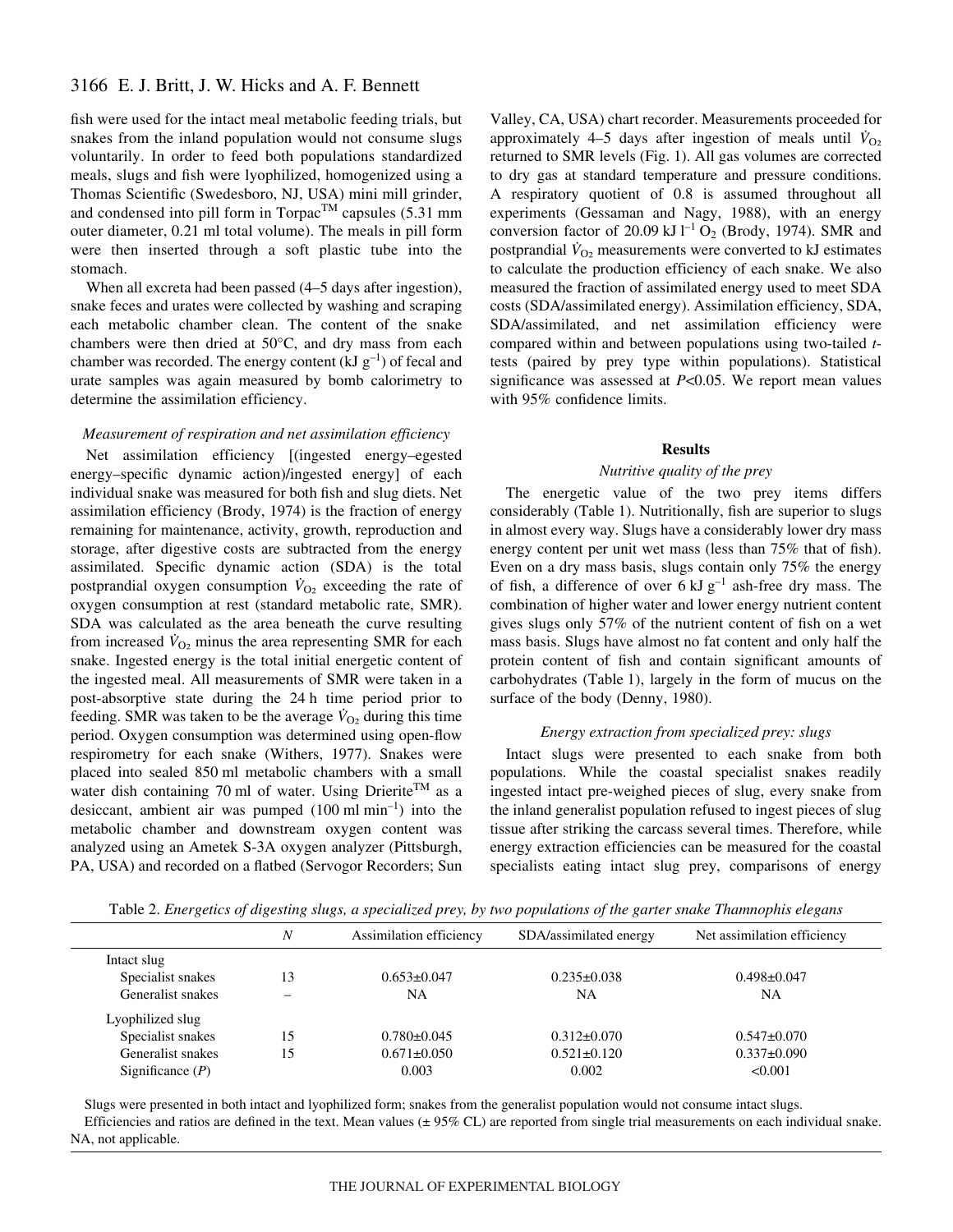processing efficiencies for slugs between the populations can be made only for lyophilized prey (Table 2).

After ingestion of an intact slug meal equaling 16% body mass, or 0.46 kJ  $g^{-1}$  wet snake mass, the specialist population's metabolic rate increased to a maximal value of 0.14 ml O<sub>2</sub> h<sup>-1</sup> g<sup>-1</sup>, 2.9 $\times$  the SMR (Fig. 1). 65.3% of the total ingested energy was assimilated, and about 1/4 of that was used as SDA, resulting in a net assimilation efficiency of approximately 50% of the total energy ingested in the slug meal. When digesting lyophilized slug meals, metabolic rate of the specialist population increased to  $3.2 \times$  SMR. Lyophilized slugs were digested with a higher assimilation efficiency than whole slugs (78% *vs* 65%, *P*<0.01), but the fraction of assimilated energy devoted to SDA was also higher for lyophilized slugs (31% *vs* 24%, *P*=0.05), resulting in a net assimilation efficiency similar to that of intact meals (54.7% *vs* 49.8%, *P*=0.16).

In the inland generalist population of *T. elegans*, which refused to eat intact slug prey, metabolic rate increased to a maximal value of 3.6 times SMR. Only 67% of energy ingested was assimilated and over half that assimilated energy (52%) was used in SDA. Thus only about 1/3 of the ingested energy appeared as net assimilation. In comparison to the specialist population, when both digested lyophilized slugs, assimilation efficiency was lower (*P*=0.003), SDA costs were higher (*P*=0.002), and net assimilation (*P*<0.001) was lower in the generalist snakes.

# *Energy extraction from generalized prey: fish*

In contrast to slugs, snakes from both populations readily accepted and ingested intact fish; for comparison with slug data, they were fed meals of lyophilized fish as well (Table 3). Snakes from both populations had very similar digestive energetics when eating intact fish. Eating meals equivalent to 11% body mass  $(0.46 \text{ kJ g}^{-1}$  wet snake mass), metabolic rate increased to about  $3.2 \times$  SMR. Assimilation efficiency was approximately 80%, and about 15% of that was used in SDA, resulting in net assimilation of approximately 70%. There were no significant differences between the two populations in any of these values. Assimilation efficiency was higher for



Fig. 1. The time course in oxygen consumption (ml O<sub>2</sub> h<sup>-1</sup> g<sup>-1</sup>) between coastal (open circles) and inland (closed circles) *T. elegans* on a lyophilized fish diet (A) and slug diet (B). The standard metabolic rates of coastal specialist snakes and inland generalist snakes were 0.058 ml O<sub>2</sub> h<sup>-1</sup> g<sup>-1</sup> and 0.70 ml O<sub>2</sub> h<sup>-1</sup> g<sup>-1</sup> at 30±1°C, respectively (*P*=0.07). Each data point represents the mean metabolic value of a group of snakes. The total energy devoted to SDA was calculated for each snake by subtracting SMR from total metabolic rates during digestion. Post-prandial metabolic rates reached maximal levels of 3.0- to 4.0-fold resting rates and lasted nearly 80-110 h.

|                    | N  | Assimilation efficiency | SDA/assimilated energy | Net assimilation efficiency |
|--------------------|----|-------------------------|------------------------|-----------------------------|
| Intact fish        |    |                         |                        |                             |
| Specialist snakes  | 12 | $0.824 \pm 0.027$       | $0.154 \pm 0.018$      | $0.695 \pm 0.027$           |
| Generalist snakes  |    | $0.800 \pm 0.020$       | $0.145 \pm 0.021$      | $0.685 \pm 0.026$           |
| Significance $(P)$ |    | NS                      | NS                     | NS                          |
| Lyophilized fish   |    |                         |                        |                             |
| Specialist snakes  |    | $0.849 \pm 0.040$       | $0.139 \pm 0.012$      | $0.734 \pm 0.035$           |
| Generalist snakes  |    | $0.850\pm0.030$         | $0.272 \pm 0.040$      | $0.619 \pm 0.042$           |
| Significance $(P)$ |    | NS                      | < 0.001                | 0.002                       |

Table 3. *Energetics of digesting fish, a generalized prey, by two populations of the garter snake Thamnophis elegans* 

Fish were presented in both intact and lyophilized form.

Efficiencies and ratios are defined in the text. Mean values (± 95% CL) are reported from single trial measurements on each individual snake. NS, not significant.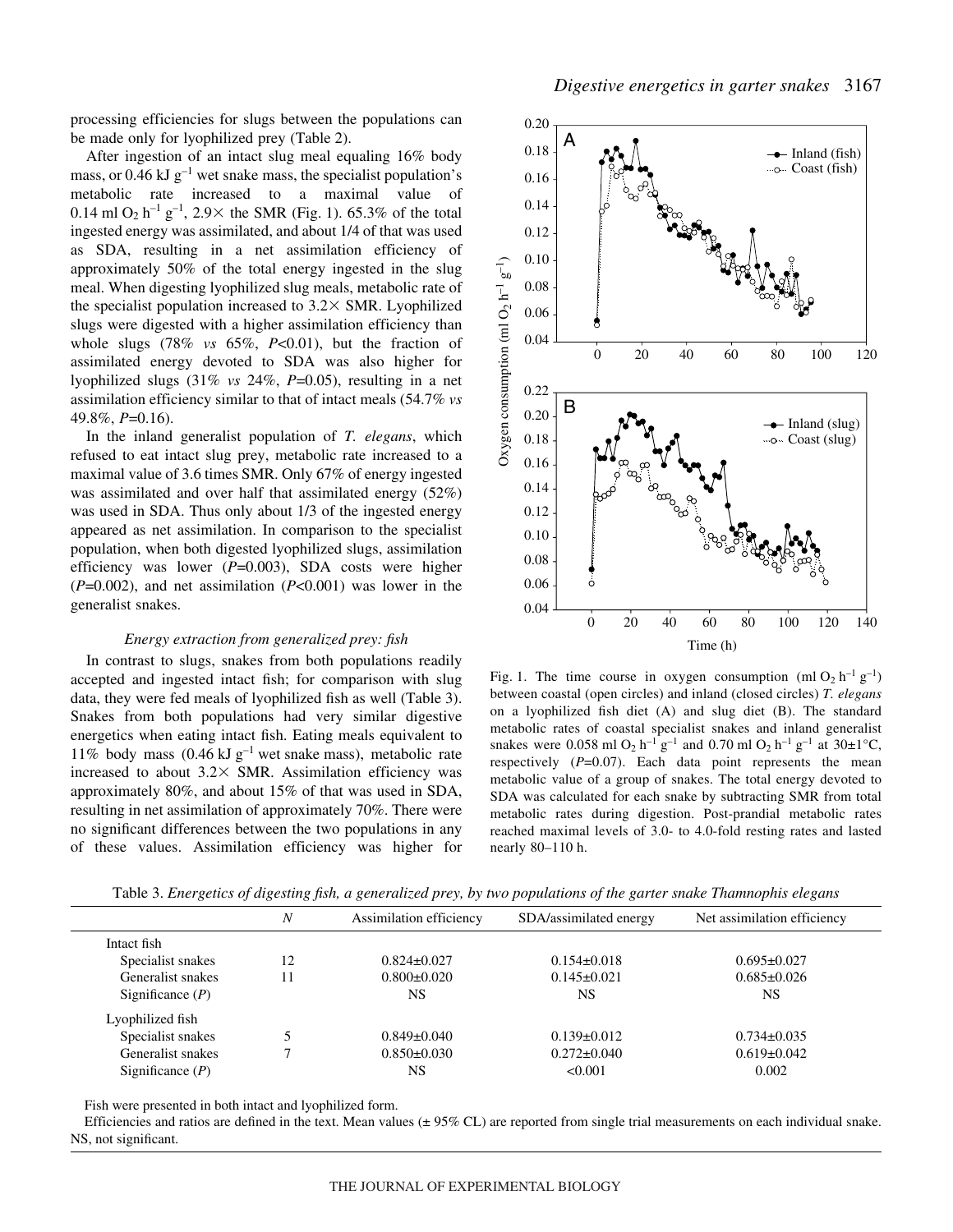# 3168 E. J. Britt, J. W. Hicks and A. F. Bennett

lyophilized than for intact fish, but there was no indication of greater digestive costs for the slug specialist in comparison to the generalist in any category. In fact, digestive costs were lower and net efficiencies were higher for the slug specialist than for the generalist when eating lyophilized fish.

In addition to having an inherently lower nutritive value (Table 1), slugs were more difficult and more expensive to digest than fish for both specialist and generalist snakes. Assimilation efficiency of slugs was lower and the fraction of assimilated energy devoted to SDA was higher, resulting in substantially lower net assimilation efficiency (Tables 2 and 3).

# **Discussion**

Dietary specialization in natricine snake species is a widespread phenomenon, and the garter snakes of North and Middle America represent a group of ecologically diverse habitat and dietary generalists in which to study the evolution of specialization. As we come to understand the evolutionary history by which these animals have exploited new environments (e.g. Arnold, 1981b; Alfaro and Arnold, 2001), it has become of increasing interest to determine the physiological processes (e.g. energy expenditure) and ecology that led to differences in foraging behavior and prey specialization. Although there are many examples of specialist species within the garter snake group, *T. elegans* and *T. sirtalis* are the most varied in diet. Ecological, morphological and behavioral investigations have been extensively undertaken on natural populations located at study sites near Eagle Lake California for approximately 30 years (Arnold, 1981a; Kephart and Arnold, 1982; Jayne and Bennett, 1990; Bear, 1994; Bronikowski, 1997; Bronikowski, 2000; Bronikowski and Arnold, 1999; Arnold and Phillips, 1999). *T. elegans* feed mainly on anurans in mountain meadow areas and fish near the lakeshore areas of Eagle Lake. In addition it has been found that lakeshore snake life history is characterized by faster growth, earlier maturation, larger adult body size, and lower adult survival than the meadow populations. These life-history differences can also be attributed to genetic differences among populations (Bronikowski, 2000).

The polymorphic feeding behavior between the inland (*T. e. elegans*) and coastal (*T. e. terrestris*) populations represents a much larger scale of geographic variation and genetic diversity. With such a difference in feeding behavior, an important and relatively poorly studied aspect is the effect these diets have on acquisition of energy and the partitioning into maintenance, activity, digestion, growth, reproduction and storage. *T. elegans* is an example of a generalized carnivore that exhibits local specialization on both microgeographic and geographic scales. The propensity to feed on slugs is a heritable trait and is found only where snakes are sympatric with slugs (Arnold, 1977). Their abundance in the Pacific Northwest and ease of capture make slugs a potentially profitable item to include in the diet of garter snakes. However, the sticky secretions from slugs can impede ingestion by a garter snake [see fig. 3.13 (Arnold, 1993)], making slugs a difficult prey to consume physically. Since free-ranging garter snakes may have high metabolic rates associated with high feeding rates (Peterson et al., 1998; Peterson et al., 1999), the costs of digestion and its associated energetics may have a substantial influence on the daily activity levels and growth rates. Energy allocation and digestive physiology may therefore be important templates of selection in these animals.

By all measures, gram for gram, slugs are a less profitable prey than fish for garter snakes. Their water content is higher and their protein content is lower, and they contain almost no fat. On a per gram wet mass basis, fish contain 81% more energy than slugs. Their greater energy concentration may be very significant to small animals with high rates of prey processing and growth, and short active seasons. In addition to their lower energy content, for both intact and dried homogenized prey treatments, assimilation efficiency was lower and digestive costs were higher for slugs than for fish in both populations. Mean assimilation efficiency for lyophilized slugs was significantly higher (*P*<0.001) than that for intact slugs, suggesting that the polysaccharide mucus on the surface of a live slug may impede assimilation; intact and dried fish had similar efficiencies in the coastal population. By contrast, inland snakes were able to digest intact fish more efficiently than dried fish due to large SDA values during their feeding trials. Finally, even the slug specialists would have to eat 2.5 g wet mass of slugs to obtain the same amount of energy they can extract from 1 g wet mass of fish; the generalist snakes, if they could be persuaded to eat slugs, would certainly require an even greater ratio.

The results of this study show that the coastal population of snakes is physiologically, as well as behaviorally (Arnold, 1977; Arnold, 1981a; Arnold, 1981b), adapted to eating slugs. Assimilation efficiency is higher in coastal snakes (*P*=0.003) when both populations were fed dried homogenized slug meals, snakes from the coastal population are able to extract over 60% more usable energy from a slug meal than can inland generalist snakes. We conclude that the dietary specialization of coastal *T. e. terrestris* on slugs is accompanied by an increase in net assimilation efficiency when digesting slugs compared to that of the inland *T. e. elegans* populations.

However, contrary to generalist–specialist trade-off theory, this specialization on slugs was not accompanied by a concomitant loss of digestive efficiency on fish, a more widespread and generalized prey among other populations of *T. elegans*. When digesting fish, slug specialist snakes can assimilate and extract useful energy as well as (intact fish) or better than (lyophilized fish) the inland populations can. Snakes from both populations have a greater assimilation efficiency for fish than that previously measured for their congener *Thamnophis sirtalis* (70%) (Bear, 1994), which usually eats anurans. Likewise, they have higher net assimilation efficiency than those previously measured on another colubrid snake, *Natrix maura*, eating fish (Hailey and Davies, 1987). Most specialist-generalist trade-offs are associated with broad ecological utilization or environmental conditions that result in differential performance between specialists and generalists